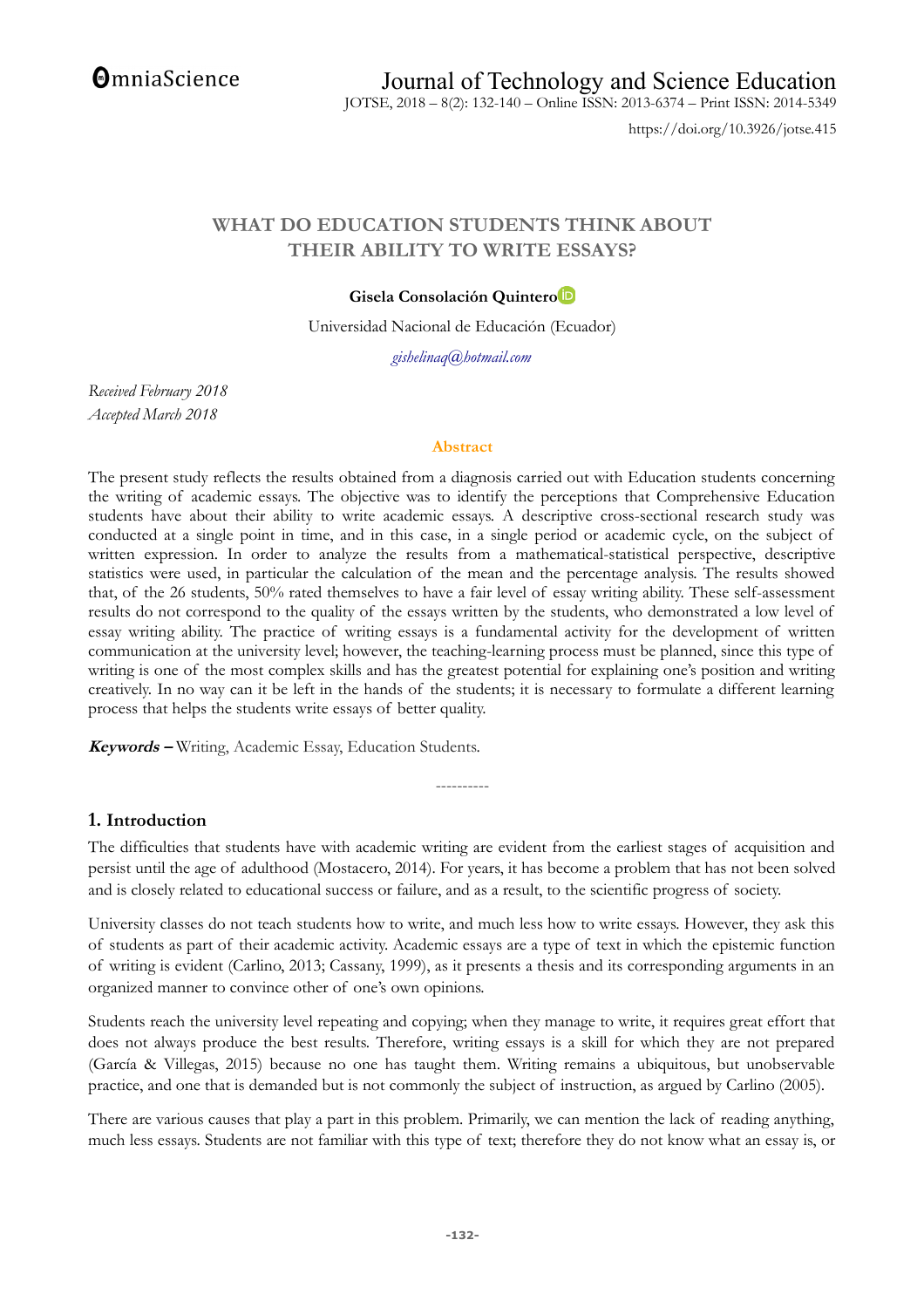its structure. They use means of connection inappropriately and they do not know how to give a thematic sequence and coherence to the text.

Another of the causes that has a decisive effect is the lack of interest students have in writing (García & Villegas, 2015). This is because they are writing texts for non-existent readers and for an unknown context. Just like the students' writings have no basis in reality, they are also faced by a series of writing demands that are very different from those of the secondary school. They are no longer responding to literal questions, rather they are asked to write in another manner, with discursive skills that they do not have (Carlino, 2011).

According to a diagnostic study conducted by Lepe-Lira, Gordillo-Díaz and Piedra-Martínez (2011), students are capable of identifying the mistakes they make, but they do not know how to correct them. The studies mentioned above show some of the difficulties university students face and the arduous task that is represented by writing epistemically.

The problem not only has its causes in the previous training of students, but also in shortcomings in the instruction on the written text. We must remember that the product, and not the process, is still the most important. It is enough to simply observe how, who and what is corrected in a text. It has only been through research into text linguistics and academic literacy that writing has been given a primarily communicative importance, which has generated changes in how it is conceived, and thus in how it is taught (Carlino, 2011, 2012; Cassany, 1999; Roméu, 2014).

To these elements, we add another that is becoming increasingly more important in the academic field, which is that of revision and reflection on how writing is done. However, to review and correct, an instructor is required who teaches the students to revise their writings, who lets them talk about what they have written, and lets them feel like they can make mistakes and do not have to know everything. They must be educated so that they understand and write differently until they internalize the skill of writing and it forms part of their daily life.

Writing is a complex process that has gone from being a mega-skill to becoming a social practice. Its teaching-learning must therefore be provided at all educational levels, including at the university. It must become an integrated topic in any curriculum. This idea has already been proposed by Roméu (2014), while Carlino (2014) considers that it is necessary to write from the context of the courses. For this reason, for decades now in Australian and American universities, so-called academic writing centers or programs have existed as a way of helping solve the writing deficiencies of university students. For some strange reason, it is believed that upon reaching the university, students already know how to write, which is far from the truth.

In spite of the fact that the problem continues to grow, it does not seem to resolve itself; just the opposite, it is becoming increasingly worse. The problem is already known, as are some of its causes, and solutions are proposed, but the issue still exists. The question is why? And where is the solution? Some instructors neither read nor write to the extent that they should, and therefore, this begs the question: how can they teach students to write if they themselves do not? Why does one instructor ask students to write essays if he/she himself/herself has never written one? Both instructors and students are victims of the failure to teach writing. These ideas motivated the researcher to perform a diagnosis to explore the competence of Education students to write essays and how they perceive their own competence.

# **2. Methodology**

# **2.1. Research design**

The research design was that of a descriptive study measuring independent variables. In this regard, Arias (2012) states that its mission is to observe and quantify the modification of one or more characteristics in a group, without establishing any relationships among them (Arias, 2012: page 25). In other words, each characteristic or variable is analyzed autonomously or independently. The study was also cross-sectional, as it was conducted one single time, in this case in an academic period or cycle and in the Written Expression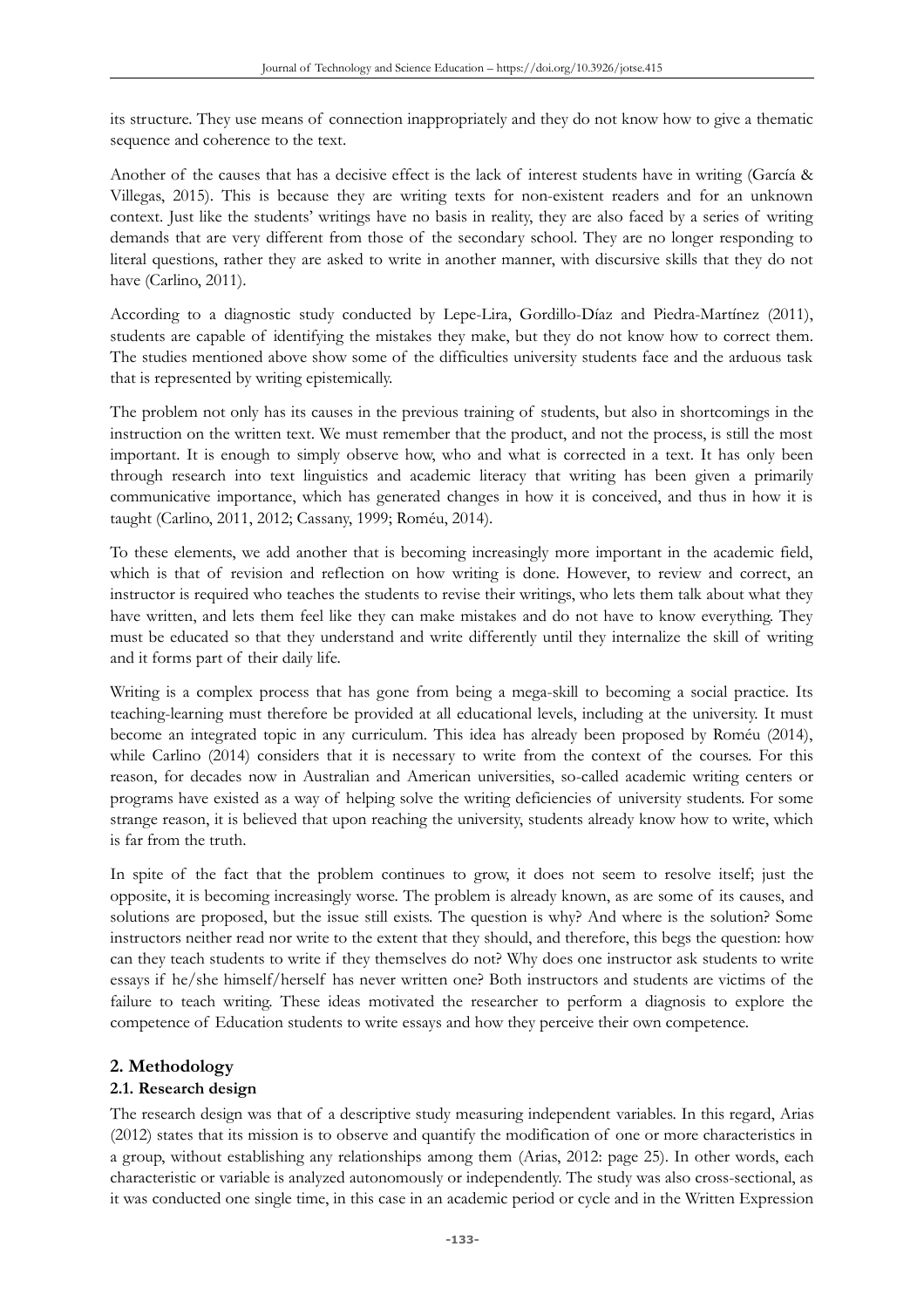course. As a result, in this type of study, no hypotheses are formulated, but the presence of variables is obvious.

### **2.2. Unit of observation**

The sample consisted of 37 students enrolled in the elective Written Expression course, selected via intentional non-probabilistic sampling (Arias, 2012: page 85). The participants were students enrolled in the seventh semester or later of the Comprehensive Education degree program. 86.5% were female and 13.5% were male. Of the 37 students, 70.3% were selected through intentional sampling, based on the following criteria:

Inclusion criteria

- Expressed agreement to participate in the study.
- Consent has been obtained from the student's parents or legal guardians for participation in the study.
- The student was registered in the course from the start of the semester.
- The student is not behind academically and has no outstanding courses pending at the start of the study.

Exclusion criteria

- Disagreement to participate in the study.
- Consent has not been obtained from the student's parents or legal guardians for participation in the study.
- The student was not registered in the course from the start of the semester.
- The student is behind academically or has outstanding courses pending at the start of the study.

# **2.3. Operationalization of the variable**

The variable subject to study was the ability to write academic essays and it was conceived of by the researcher as a system of dialectically interrelated actions and operations for the construction of academic essays (Quintero, 2015).

| Dimension                                 | Indicators                                          | Items | Source                                         | Instrument |
|-------------------------------------------|-----------------------------------------------------|-------|------------------------------------------------|------------|
| Competence to<br>write academic<br>essays | Types of texts that students write                  |       | Students in the<br>Education<br>degree program | Survey     |
|                                           | Essay definition                                    | 2     |                                                |            |
|                                           | Steps for writing essays                            | 3     |                                                |            |
|                                           | Belief about the development of essay writing skill | 4     |                                                |            |
|                                           | Writing difficulties                                | 5     |                                                |            |
|                                           | Origin of the difficulties                          | 6     |                                                |            |
|                                           | Solution of the difficulties                        |       |                                                |            |
|                                           | Drafting of essays                                  | 8     |                                                |            |

Table 1. Variable: Essay writing

# **2.4. Instrument**

A survey was designed with 8 questions that explored the students' skill in writing academic essays. It was drafted and validated in two ways. First, the content was validated based on expert opinion. Second, a pilot test was administered to test the behavior of the items and to check the construct validity based on factorial analysis. The results obtained from the pilot test were analyzed to ensure the reliability of the instrument. To do this, Cronbach's alpha reliability coefficient was calculated, which showed a result of 0.89225, which means that it is a reliable test (Palella & Martins, 2012).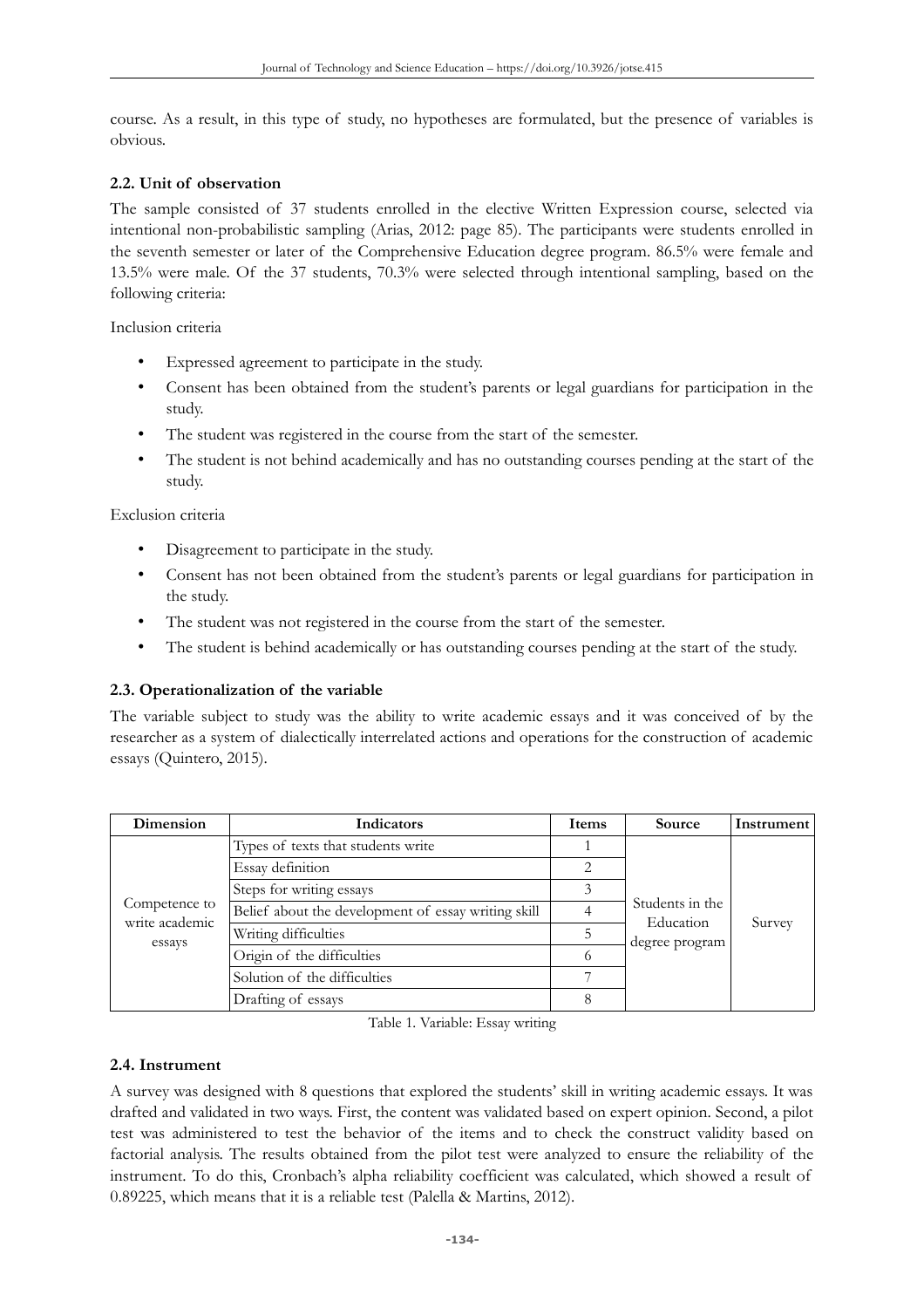#### **2.5. Procedure**

Informed consent was obtained from all participants. Next, on the second day of class, the survey was administered for the purpose of collecting information before the students had contact with the normal class activity, since it was a course in Written expression. The subjects were asked to evaluate their own skills on a Likert scale, using the system of actions involved in writing essays as a reference. Finally, to analyze the results from a mathematical-statistical perspective, descriptive statistics were used, in particular, the calculation of the mean and percentage analysis and the values on the scale given by the students on the survey questions were averaged to obtain percentage values.

# **3. Results**

The results obtained on each of the survey questions are presented below.

#### **3.1. Types of texts that the students write most often**

The first inquiry conducted was in terms of the type of text most commonly written by the students in the degree program. In this regard, they stated the following: 15% reports, 23% research, 50% essays, 8% monographs, 4% opinion articles. As shown, essays are the most frequent type of text students in this degree program are asked to write, which highlights the importance of their study.

| Type of texts    | Frequency | $\frac{0}{0}$  |  |
|------------------|-----------|----------------|--|
| Reports          |           | 15%            |  |
| Research         | 6         | 23%            |  |
| Essays           | 13        | 50%            |  |
| Monographs       | 2         | $8\%$          |  |
| Opinion articles |           | $4\frac{0}{0}$ |  |
| Total            | 26        | 100%           |  |

Table 2. Types of texts that the students write most often. Student survey

#### **3.2. What is an essay?**

The second question revealed that the students did not understand the concept of an essay. The answers to the question "What is an essay?" varied. Only one student came close to the concept, which represented 4% of the total; 8% stated that an essay was to give your *opinion*; another 8% said it was to *inform*; 12% believed that it is to *collect information* for a research work; 15% confused the concept of an essay with a *summary*; another 15% confused it with *paraphrasing*; 19% stated that it is to make a *critique,* but gave no information about the essence of the essay concept; and another 19% stated that it is to *express or portray* ideas about a topic. These data are worrisome, given that of the twenty-six (26) students, only one came close to stating what an essay is. In spite of the fact that an essay provides information and includes criticism, the expression of ideas, opinion, paraphrases, and the summarizing and compilation of information; if a thesis is not presented that is justified by the author through arguments, it cannot be considered an essay.

# **3.3. Procedure students follow when writing an essay**

In relation to this aspect, the procedure students followed was ascertained, paying particular attention to the actions and operations that the students carried out when writing an essay. The responses and their percentages were distributed as follow: 24% stated that the first thing that was necessary was to investigate in order to later draw conclusions and write down ideas and another 24% focused attention on the summary as the main action in an essay. 16% stated a sequence of actions that began with reading, but they did not mention the actions corresponding to writing an essay. 12% expressed the need to have prior knowledge of the topic. 8% mentioned planning; it is important to point out that it is the first action for writing an essay. 4% considered that an essay is written first with an introduction, then development and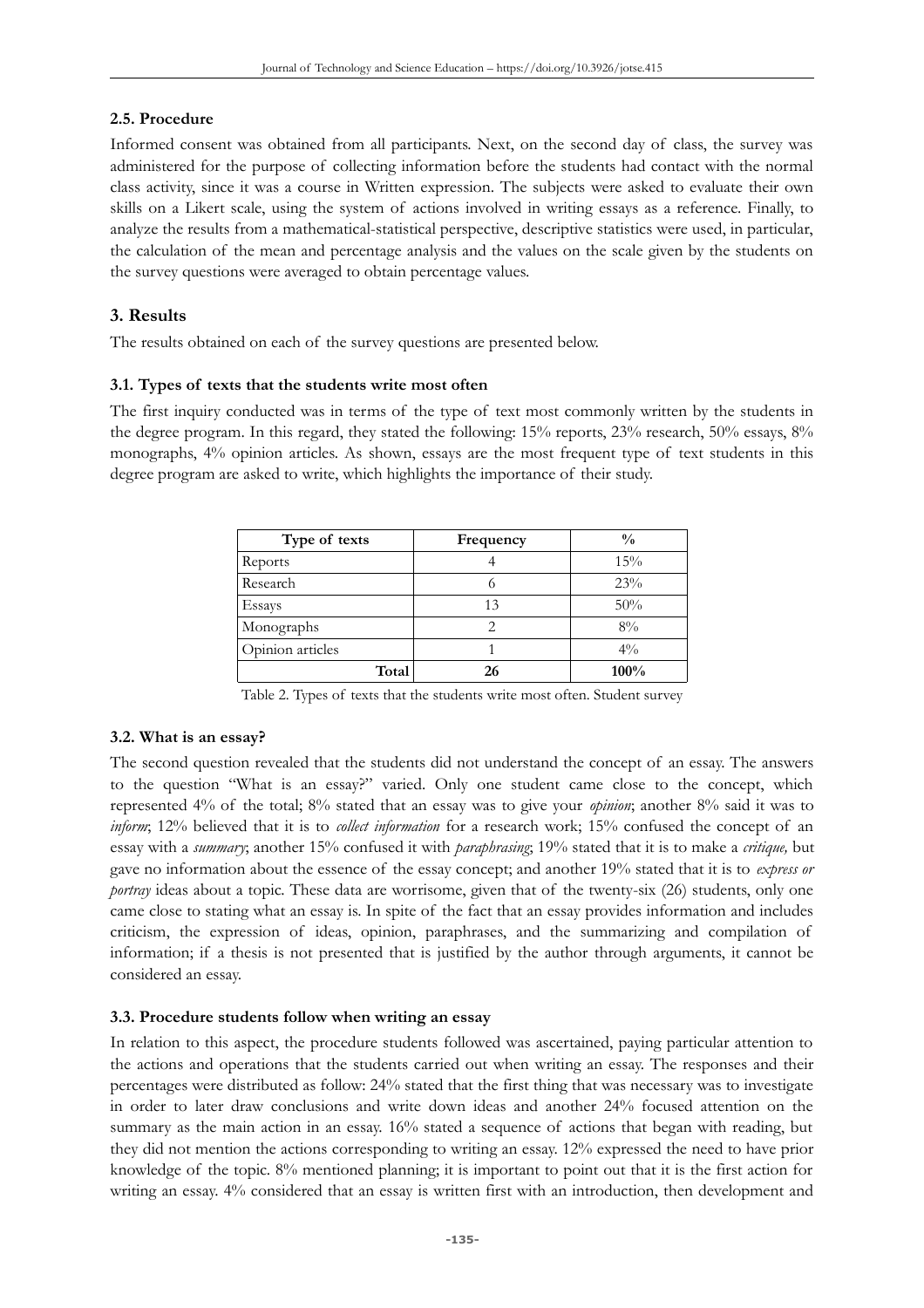finally a closing. This student clearly understands the structure of this type of text, but did not state the actions to be taken to draft an essay. Another student (4%) expressed the procedure as citing and supporting with arguments. Finally, only 8% presented a sequence of actions that approximated the drafting of an essay. By observing that of the total number of students, only 8% came close to what could be considered as a procedure to write essays, it is evident that the group of students does not know how to write an essay, in spite of the importance this type of text has in the Comprehensive Education degree program.

#### **3.4. Self-evaluation by the students regarding their ability to write essays**

One interesting result in the research on the students' perception of their level of ability to write essays was that 50% of those surveyed placed themselves at a fair level, 30% said they had a good level, 4% a very good level, 12% poor and 4% very poor (see Figure 1.) These data indicate that half of the group considers that they have certain limitations when it comes to writing a text, but that they are not that bad.



essays. Student survey

#### **3.5. Main difficulties in writing**

In this area, the main difficulties students perceived when writing an essay were related to accentuation and spelling. This percentage was the highest, at 60%. This is followed by 20% for difficulties related to coherence and cohesion. Mostacero (2014) rightly warns that only the superficial aspects of writing are corrected, thus ignoring the most important elements of writing. What is not practiced in writing at school? The conditions and social contexts of social writing. These percentages show that, in the students' opinion, the main difficulties refer to language rules, giving less importance to discursive and pragmatic elements. In this regard, it is interesting to note that difficulties related to the pragmatic dimension of discourse are not even mentioned. The results are summarized in Table 3.

| <b>Difficulties</b>                               | Frequency | $\frac{0}{0}$ |
|---------------------------------------------------|-----------|---------------|
| Difficulties related to accentuation and spelling | 16        | $62\%$        |
| Difficulties related to coherence and cohesion    |           | 23%           |
| Lack of reading                                   | 4         | 15%           |
| Total                                             | 26        | $100\%$       |

Table 3. Main difficulties in writing. Student survey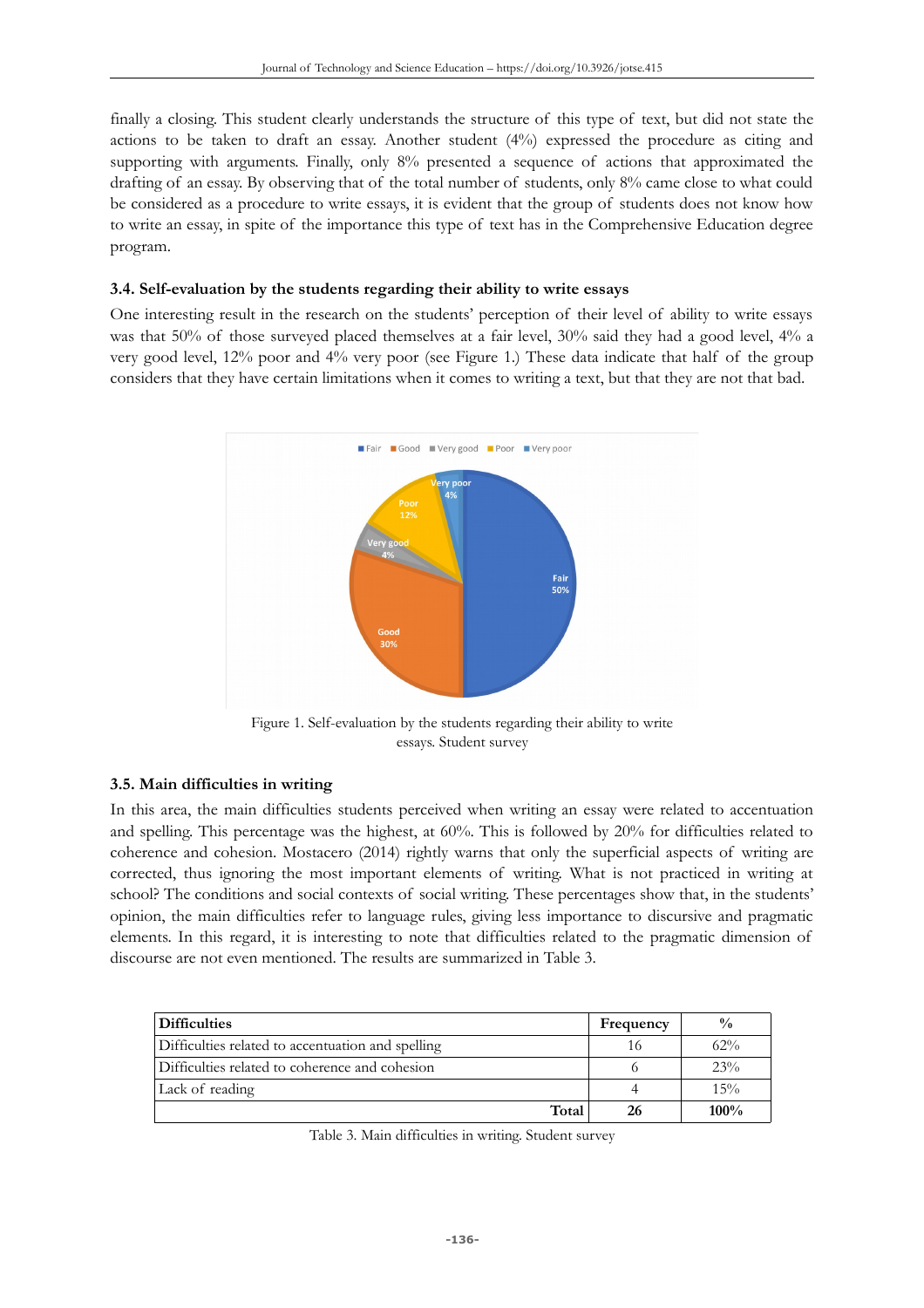#### **3.6. Origin of the difficulties in essay writing**

As far as the origin of the writing difficulties students experience, the results were as follows: 37% attribute them to attitudinal aspects, such as carelessness or lack of interest. 9% state that the cause lies in the fact that they are not accustomed to reading, while 15% believe it is due to lexical poverty. 19% state that the origin is due to the lack of knowledge and mastery of grammar rules and 12% say that it is the lack of a clearly established procedure for writing types of texts like essays. The answers showed a diversity of causes, referring precisely to the fact that the attitudinal aspect is most commonly considered to be the cause, above lack of knowledge and mastery of grammar. It is interesting to note that the aspect of teaching is not present.

| Origin of the difficulties                                                 | Frequency | $\frac{0}{0}$ |
|----------------------------------------------------------------------------|-----------|---------------|
| Lack of knowledge and mastery of grammar rules                             |           | 19%           |
| Lack of a clearly established procedure for writing                        |           | $12\%$        |
| Students do not have the habit of reading and writing                      |           | 19%           |
| Ignorance of words. Lexical poverty.                                       | 4         | 15%           |
| Attitudinal aspects: carelessness, impatience, laziness, lack of interest. |           | $37\%$        |
| Total answers                                                              | 26        | 100%          |

Table 4. Origin of the difficulties in writing. Student survey

#### **3.7. Ways to overcome writing errors**

With regard to the possible solutions to reduce the difficulties in writing, 62% of the students expressed, first of all, that it was necessary to continuously practice reading. This percentage was the highest of all of them, which means that reading is considered to be the main route to better writing. Secondly, 12% referred to the continuous practice of writing and 12% to the use of dictionaries. In third place, the students indicated that the revision of what they write is an aspect to consider, with these responses accounting for 8%. In fourth place, 3% of the students referred to the need to have a model and finally, one student stated that he/she did not know the solution. What is remarkable is that the students focused their answers on reading, in spite of the fact that they do not read. It is also interesting that they focus the path to a solution on themselves and not on other participants in the learning process, such as instructors. These results are very valuable in that they show that students are aware that their writing deficiencies in part lie within themselves and that they can overcome these difficulties with personal effort. The more delicate matter is that they do not know how to do it.

| Means of overcoming these problems | Frequency | $\frac{0}{0}$ |
|------------------------------------|-----------|---------------|
| Reading a lot                      | 16        | $62\%$        |
| Constantly practicing writing      | 3         | 12%           |
| Using a dictionary                 | 3         | 12%           |
| Revising what you write            | 2         | $8\%$         |
| Having a clear model of an essay   |           | $3\%$         |
| Does not know                      |           | $3\%$         |
| <b>Total answers</b>               | 26        | $100\%$       |

Table 5. Ways to overcome writing difficulties. Student survey

# **3.8. Writing an essay based on a topic of interest**

The writing samples by students evidenced isolated paragraphs with no thesis or reasoning; there was no local or global thematic sequence and multiple coherence errors. Obviously, it was evident that the students had not developed the skill of essay writing, in spite of the fact that they were studying at a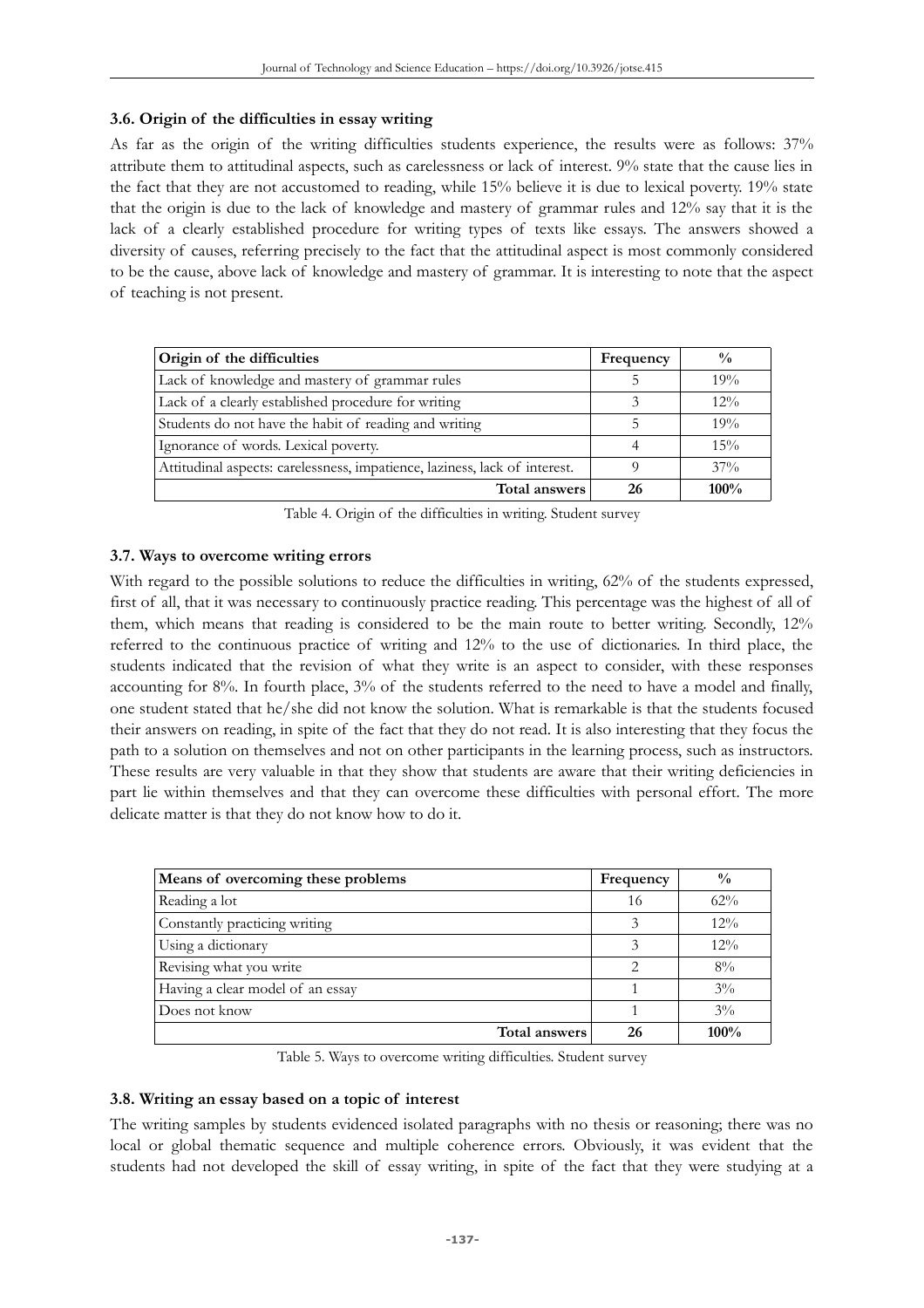professional level in a degree program and 50% of them rated themselves as fair in terms of this skill, as mentioned in question 4.

### **4. Discussion**

Based on the results obtained, this work illustrates once again that in order to conduct intervention research in the field of education, it is worth first describing how the ideas students have about their own skills are presented and what influence they have. In the case of writing academic essays, as recognized by Domínguez (2006) and Castelló (2015), there are educational implications that are derived from these perceptions.

The data obtained in the study, in line with other international studies, reinforce the importance of improving the use of written language by university students. They need to create, with high standards of discursive production, academic texts that communicate effectively, concisely and directly their visions of the world, their contributions and their critical thought (Rijlaarsdam, Janssen, Braaksma, Van Teendam, Van den Branden & Verheyden, 2013).

In spite of the fact that the survey results indicate that the students are aware of their main difficulties in writing and how to remedy them, according to them, they are primarily focused on the skill of reading. The concept of an essay is not clear to them, nor is its structure or the actions they must take to draft one. This creates difficulties when it comes to writing, since if a student does not know the structure of a text, it would be very difficult for him or her to conserve the macrostructural semantic and formal sequence of that text.

Of the responses given by the students, the author of this study gives greater significance to those related to the difficulties, their origin and ways to remedy them than to the perception they had of the level of their skill in writing essays. This is in light of the fact that the students are characterized by a low level of skill development, as demonstrated in the essays they wrote, and that did not match the results obtained from their self-evaluations.

These results demonstrated, on the one hand, the learning needs that the students have, and on the other hand, the deficiencies in the educational process that have not ensured true learning about the writing of essays, in spite of them being the top type of text most commonly required in the Comprehensive Education degree program at the university where the study was conducted. Therefore, there is a need to teach writing in any discipline and as a cross-curricular subject throughout the curriculum. To do this, instructors must integrate writing and reading exercises into their instruction, give lectures on the topic and write about what is read, and give specific guidelines on how the texts are written that the students are expected to write during the class. This cannot be left up to the language instructor and much less to the student.

The consolidation of skills to write academic essays will only be achieved if the instruction is systematic and provided in an organized manner, taking into account all the actions and operations that writing an essay requires (Quintero, 2015). This includes interviewing the students about what they want to write, since many times they have only a vague idea about the topic. But when students start to think, they provide answers that allow them to clarify their ideas. It is crucial to ask question after question until leading the students to realize that all the responses lie within themselves and there is no need to cut and paste.

The proposed new focuses for writing at the university level, a topic about which instructors and students have expressed their dissatisfaction, show that we have barely begun the long path in the search for answers to the problem of the poor ability to write academic essays that is evident in today's students. In many cases, these students have not been adequately prepared in the previous educational levels or lack the motivation needed to study and overcome difficulties.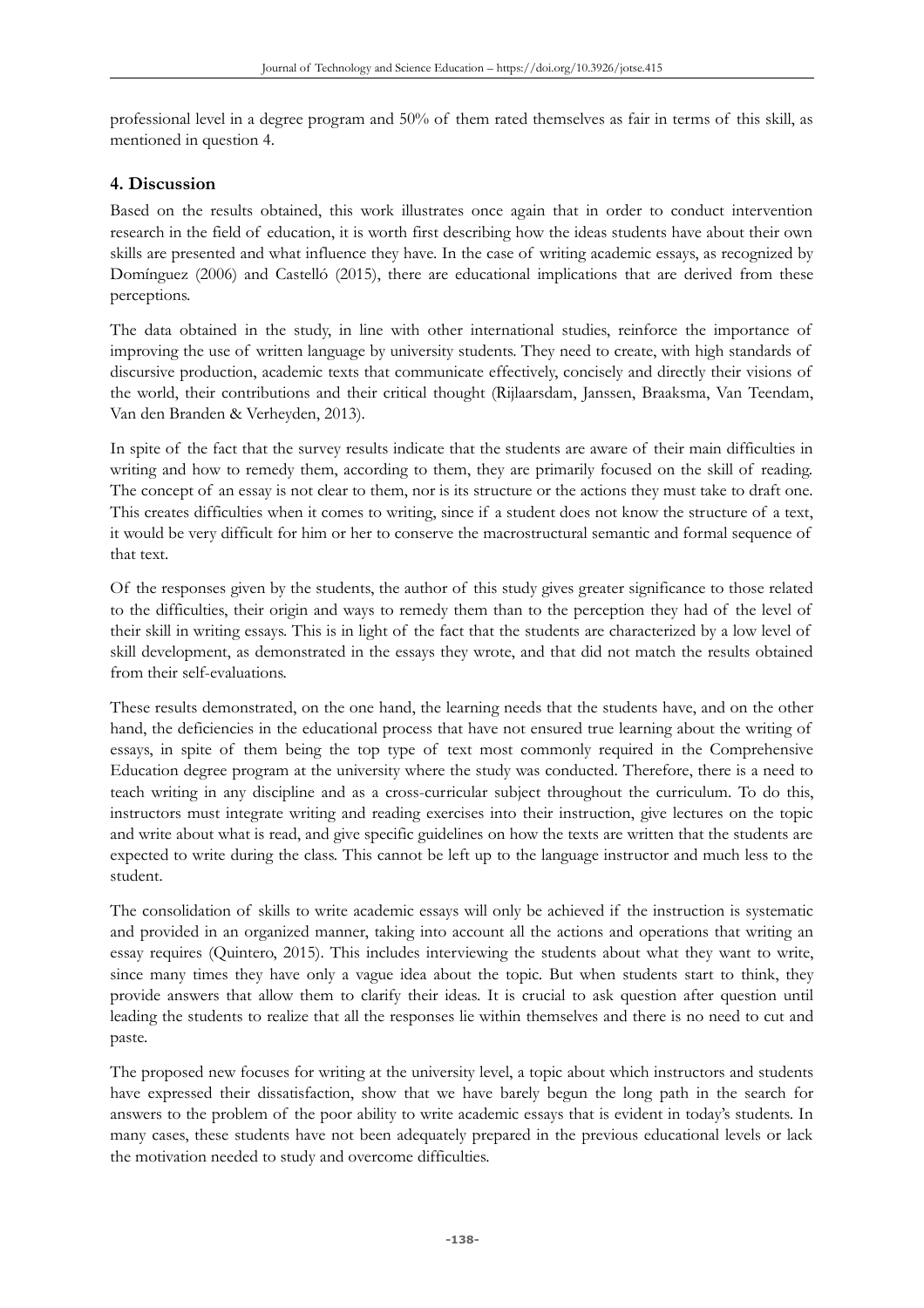For the future, more studies are needed that are based on the linguistic-discursive analysis of studentwritten essays and use the methodology emanating from the linguistic analysis of the discourse (Castro & Sánchez, 2013; Du Bois, 2014). A solid refresher is also needed for instructors in the subject of writing, so that they can teach how to write in their own classrooms in a way that is different from how they learned, because this is not writing.

#### **5. Conclusions**

- The practice of writing essays constitutes a fundamental activity for the development of written communication at the university level; however, its teaching-learning process must be planned, as writing of this type of text is one of the most complex skills with the most possibilities of proposing the author's position and for creative writing.
- One of the aspects that is interesting to note is that the students are only capable of identifying the traditional difficulties of spelling and accentuation, but they do not recognize those of greater importance for coherent writing, due to the lack of knowledge on the writing procedures and the little practice they have.
- Even though the data obtained in this study only confirm the reality that instructors see on a daily basis, it is imperative for academic writing to be taught systematically, with a communicative focus (Roméu, 2014).
- Since writing at the university has not been given the importance it requires and has not been considered as an epistemic skill that is directly related to social development; an educational process urgently needs to be proposed that includes the teaching of writing based on genres. Furthermore, it must form part of all courses in all degree programs.

# **Declaration of Conflicting Interests**

The author declared no potential conflicts of interest with respect to the research, authorship, and/or publication of this article.

# **Funding**

The author received no financial support for the research, authorship, and/or publication of this article.

# **References**

- Arias, F. (2012). *El proyecto de investigación. Introducción a la metodología científica* (6th ed. expanded and corrected). Caracas, Venezuela: Editorial Episteme. Available at: [http://ebevidencia.com/wp](http://ebevidencia.com/wp-content/uploads/2014/12/EL-PROYECTO-DE-INVESTIGACI%C3%93N-6ta-Ed.-FIDIAS-G.-ARIAS.pdf)[content/uploads/2014/12/EL-PROYECTO-DE-INVESTIGACI%C3%93N-6ta-Ed.-FIDIAS-G.-ARIAS.pdf](http://ebevidencia.com/wp-content/uploads/2014/12/EL-PROYECTO-DE-INVESTIGACI%C3%93N-6ta-Ed.-FIDIAS-G.-ARIAS.pdf)
- Carlino, P. (2005). Prácticas y representaciones de la escritura en la universidad: los casos de Australia, Canadá, EEUU y Argentina. *I Congreso Nacional de Estudios Comparados en Educación.* Sociedad Argentina de Estudios Comparados en Educación, Buenos Aires. Available at: <https://www.aacademica.org/paula.carlino/92.pdf>

Carlino, P. (2011).¿Qué nos dicen las investigaciones internacionales sobre escritura en la universidad? In *Democratización de la Universidad: Investigaciones y experiencias sobre el acceso y la permanencia de los/las estudiantes*. Neuquén, Argentina: Educo (Ed. Universidad del Comahue).

- Carlino, P. (2012). Escribir a través de curriculum: tres modelos para hacerlo en la universidad y una adenda. *Cuadernos Pedagógicos,* 1(1) 8-21. Available at: <https://www.aacademica.org/paula.carlino/185.pdf>
- Carlino, P. (2013). Alfabetización académica diez años después. *Revista Mexicana de Investigación Educativa*, 18 (57), 355-381.